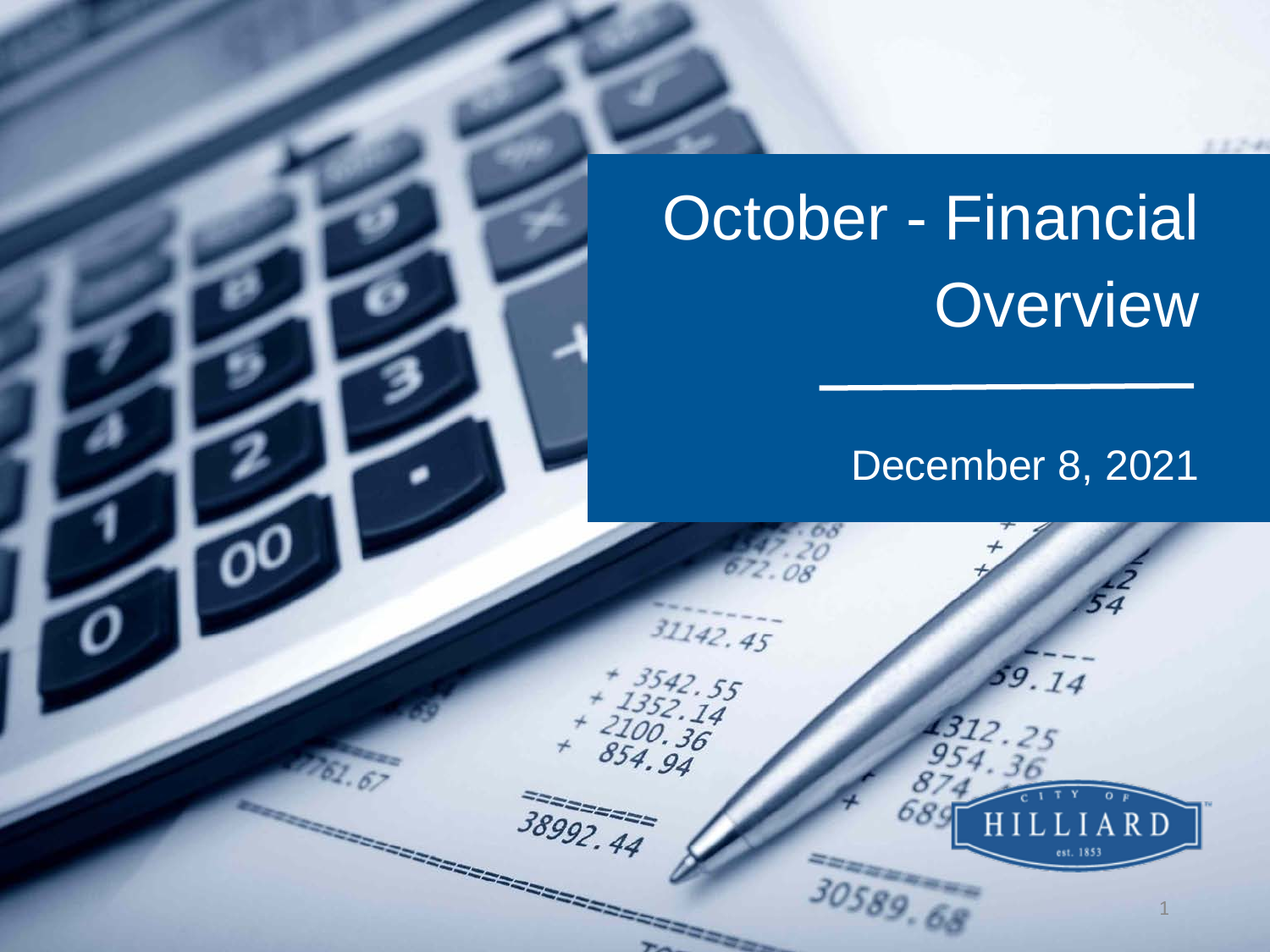### **City of Hilliard Current Revenues, Expenditures and Ending Fund Balance for Operating Funds Budget Basis As of October 31, 2021**

|                                                                         | <b>Beginning Cash</b> |                         |    |                 | <b>Combined</b>     |            | <b>Ending Fund</b> |                   | <b>Current Revenues</b> |           |
|-------------------------------------------------------------------------|-----------------------|-------------------------|----|-----------------|---------------------|------------|--------------------|-------------------|-------------------------|-----------|
| Fund                                                                    |                       | <b>Balance 1/1/2021</b> |    | <b>Revenues</b> | <b>Expenditures</b> |            | <b>Balance</b>     | over Expenditures |                         |           |
| General<br>Permanent Fund Transfer - Cap                                |                       | 9,557,288               | \$ | 29,917,929      | \$                  | 22,632,890 | $\zeta$            | 16,842,327        | \$                      | 7,285,039 |
| <b>Total General Fund</b>                                               | \$                    | 9,557,288               | \$ | 29,917,929      | \$                  | 22,632,890 | \$                 | 16,842,327        | \$                      | 7,285,039 |
| $\ast$<br><b>Reserve Fund</b>                                           | \$                    | 7,176,866               | \$ | 161,256         | $\zeta$             |            | \$                 | 7,338,122         | \$                      | 161,256   |
| <b>Street Construction</b><br>Maintenance and Repair<br>and County Fund | \$                    | 3,028,008               | \$ | 2,534,064       | \$                  | 1,934,961  | $\zeta$            | 3,627,111         | \$                      | 599,104   |
| <b>Water Revenue</b>                                                    | \$                    | 409,270                 | \$ | 811,877         | \$                  | 725,190    | $\zeta$            | 495,957           | \$                      | 86,687    |
| <b>Sewer Revenue</b>                                                    | \$                    | 198,842                 | \$ | 668,220         | \$                  | 748,686    | $\zeta$            | 118,376           | $\zeta$                 | (80, 466) |
| <b>Storm Water</b>                                                      | \$                    | 1,404,128               | \$ | 951,782         | \$                  | 806,234    | $\zeta$            | 1,549,676         | $\zeta$                 | 145,548   |
| Construction Inspection                                                 |                       | 183,319                 | \$ | 375,732         | \$                  | 367,845    | \$                 | 191,206           | \$                      | 7,888     |
| <b>Total Operations</b>                                                 | -\$                   | 21,957,720              | \$ | 35,420,860      | \$                  | 27,215,805 | -\$                | 30,162,775        | \$                      | 8,205,055 |

\* From General Fund to Reserve Fund ‐ To bring balance to 25%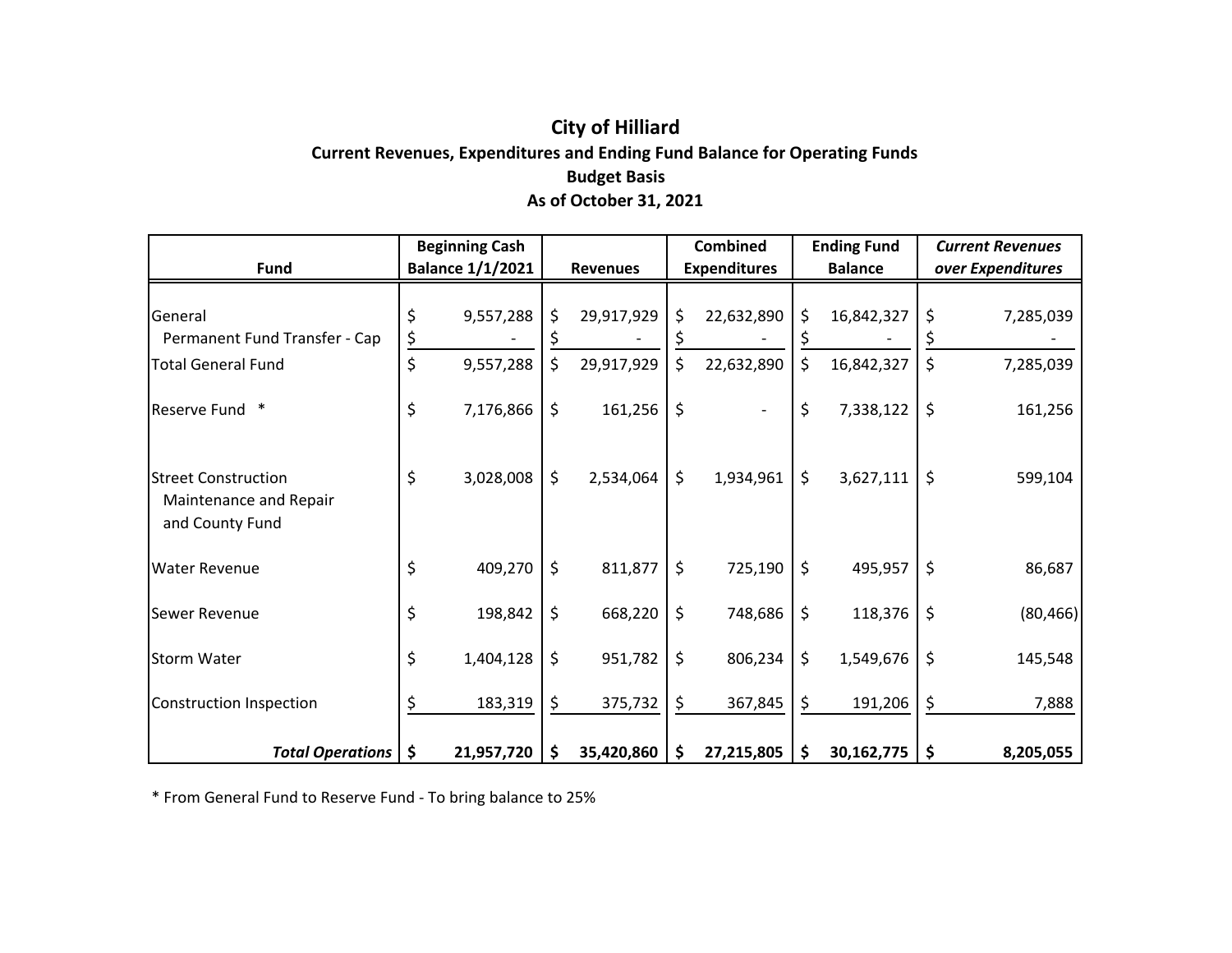## **City of Hilliard Revenue Collections as a Percent of Estimated Revenue**

|                                                                      | 2021             |    | 2020          | 2021 Revenue     |                              |
|----------------------------------------------------------------------|------------------|----|---------------|------------------|------------------------------|
|                                                                      | <b>Estimated</b> |    | As of Oct. 31 | As of Oct. 31    | as a percent<br>of Estimated |
| <b>General Fund</b>                                                  |                  |    |               |                  |                              |
| Muni Income Tax 65%                                                  | \$18,882,873     | \$ | 22,660,379    | \$<br>15,670,436 | 120.0%                       |
| <b>Real Property Tax</b>                                             | 1,750,716        |    | 1,848,673     | 1,553,914        | 105.6%                       |
| <b>Shared Taxes</b>                                                  | 645,571          |    | 710,388       | 592,679          | 110.0%                       |
| <b>Interest Earnings</b>                                             | 903,000          |    | (254, 906)    | 747,808          | $-28.2%$                     |
| <b>Fines and Permits</b>                                             | 1,611,500        |    | 969,816       | 1,009,186        | 60.2%                        |
| <b>Fees for Services</b>                                             | 4,803,893        |    | 3,813,255     | 2,751,741        | 79.4%                        |
| Other                                                                | 173,000          |    | 170,325       | 204,891          | 98.5%                        |
| <b>Totals</b>                                                        | \$28,770,553     | \$ | 29,917,929    | \$<br>22,530,655 | 104.0%                       |
| <b>Other Operating Funds</b>                                         |                  |    |               |                  |                              |
| <b>Street Construction Maintenance</b><br>and Repair and County Fund | 2,515,000<br>\$  | \$ | 2,534,064     | \$<br>2,036,609  | 100.8%                       |
| <b>Water Revenue</b>                                                 | 1,010,000<br>\$  | \$ | 811,877       | \$<br>567,049    |                              |

Sewer Revenue  $\begin{vmatrix} 5 & 1,015,000 & 5 & 668,220 & 5 & 734,543 \end{vmatrix}$ 



**Total Water and Sewer**  $\begin{vmatrix} 5 & 2,025,000 \\ 2 & 1,480,097 \end{vmatrix}$   $\begin{vmatrix} 2 & 1,301,592 \\ 2 & 1,301,592 \end{vmatrix}$  73.1%

 **35,259,605 35,415,553 27,028,241 99.6%**

Storm Water **\$ 951,782 1,300,000 \$ 926,903 \$ 73.2%**

Construction Inspection **\$ 375,732 805,000 \$ 232,482 \$ 46.7%**

## **As of October 31, 2021**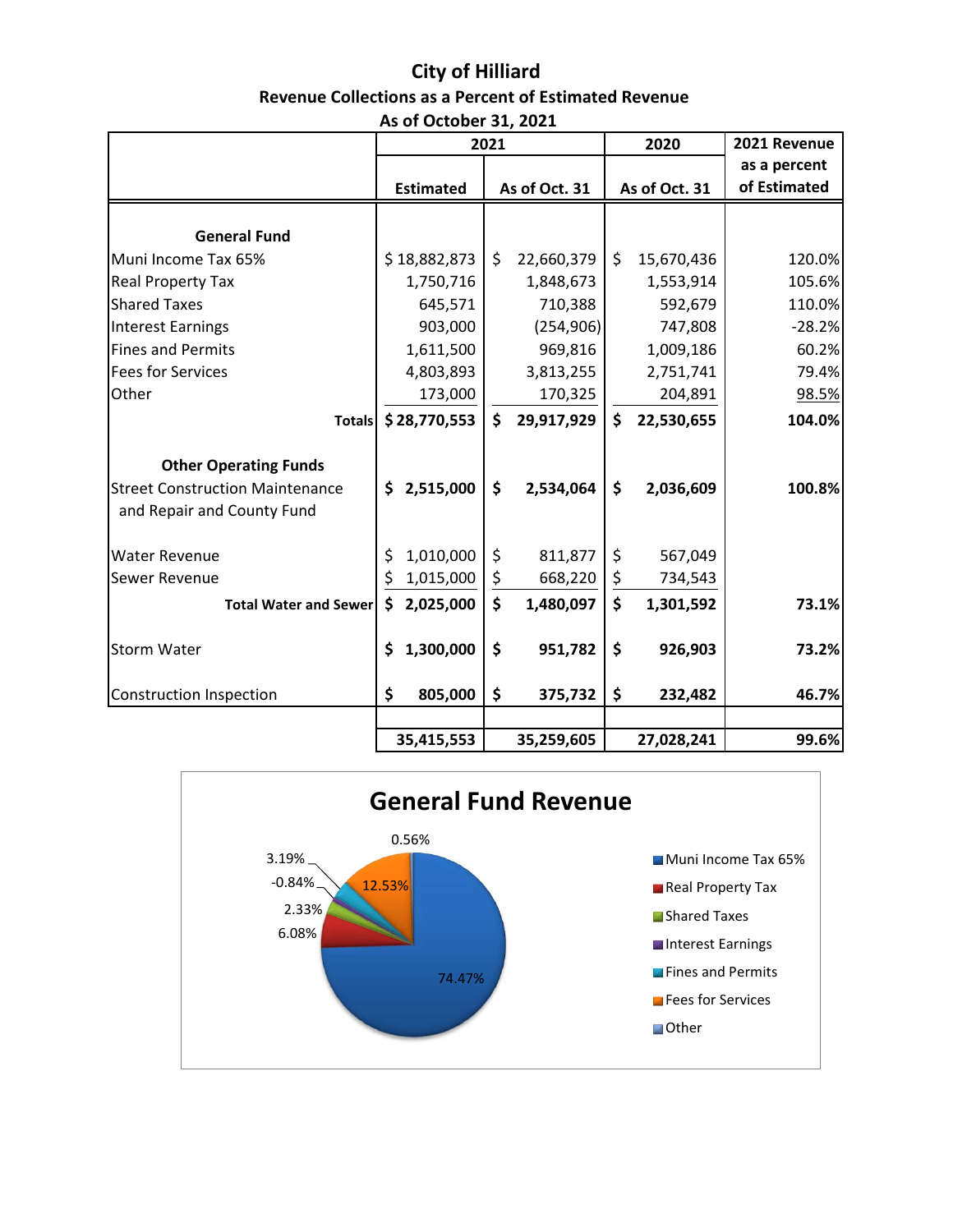#### **City of Hilliard Year‐to‐Date Expenditures as a Percent of Budget October 30, 2021**

|                                        | 2021 |                          |                                           | 2020       |                         | 2021 Expenditures |                           |  |
|----------------------------------------|------|--------------------------|-------------------------------------------|------------|-------------------------|-------------------|---------------------------|--|
|                                        |      | <b>Budget</b>            | <b>Current YTD</b><br><b>Expenditures</b> |            | <b>YTD Expenditures</b> |                   | as a percent of<br>budget |  |
| <b>General Fund</b>                    |      |                          |                                           |            |                         |                   |                           |  |
| Personnel                              | \$   | 19,467,868               | \$                                        | 14,679,313 | \$                      | 12,955,025        | 75.40%                    |  |
| <b>Supplies</b>                        |      | 1,277,830                |                                           | 832,620    |                         | 487,344           | 65.16%                    |  |
| <b>Services</b>                        |      | 6,559,340                |                                           | 4,792,608  |                         | 4,208,310         | 73.07%                    |  |
| Travel                                 |      | 63,150                   |                                           | 4,950      |                         | 3,861             | 7.84%                     |  |
| <b>Utilities</b>                       |      | 849,000                  |                                           | 527,323    |                         | 409,642           | 62.11%                    |  |
| <b>Transfers and Refunds</b>           |      | 925,000                  |                                           | 107,247    |                         | 188,549           | 11.59%                    |  |
| Other                                  |      | 371,556                  |                                           | 354,822    |                         | 434,451           | 95.50%                    |  |
| <b>Totals</b>                          | \$   | 29,513,744               | \$                                        | 21,298,882 | \$                      | 18,687,182        | 72.17%                    |  |
|                                        |      | <b>Special Transfers</b> | \$                                        | 161,256    | \$                      | 2,412,117         |                           |  |
| <b>Other Operating Funds</b>           |      |                          |                                           |            |                         |                   |                           |  |
| <b>Street Construction Maintenance</b> |      |                          |                                           |            |                         |                   |                           |  |
| and Repair and County Fund             | \$   | 4,672,891                | \$                                        | 1,645,873  | \$                      | 1,376,584         | 35.22%                    |  |
| <b>Water Revenue</b>                   | \$   | 1,216,454                | \$                                        | 702,970    | \$                      | 532,527           |                           |  |
| <b>Sewer Revenue</b>                   |      | 1,064,654                |                                           | 711,281    |                         | 573,906           |                           |  |
| <b>Total Water and Sewer</b>           | \$   | 2,281,108                | \$                                        | 1,414,251  | \$                      | 1,106,433         | 62.00%                    |  |
| <b>Storm Water</b>                     | \$   | 1,548,754                | \$                                        | 727,911    | \$                      | 577,910           | 47.00%                    |  |
| Construction Inspection                | \$   | 721,433                  | \$                                        | 228,920    | \$                      | 248,792           | 31.73%                    |  |
|                                        |      |                          |                                           |            |                         |                   |                           |  |
|                                        | \$   | 38,737,930               | \$                                        | 25,315,838 | \$                      | 21,996,901        | 65.35%                    |  |